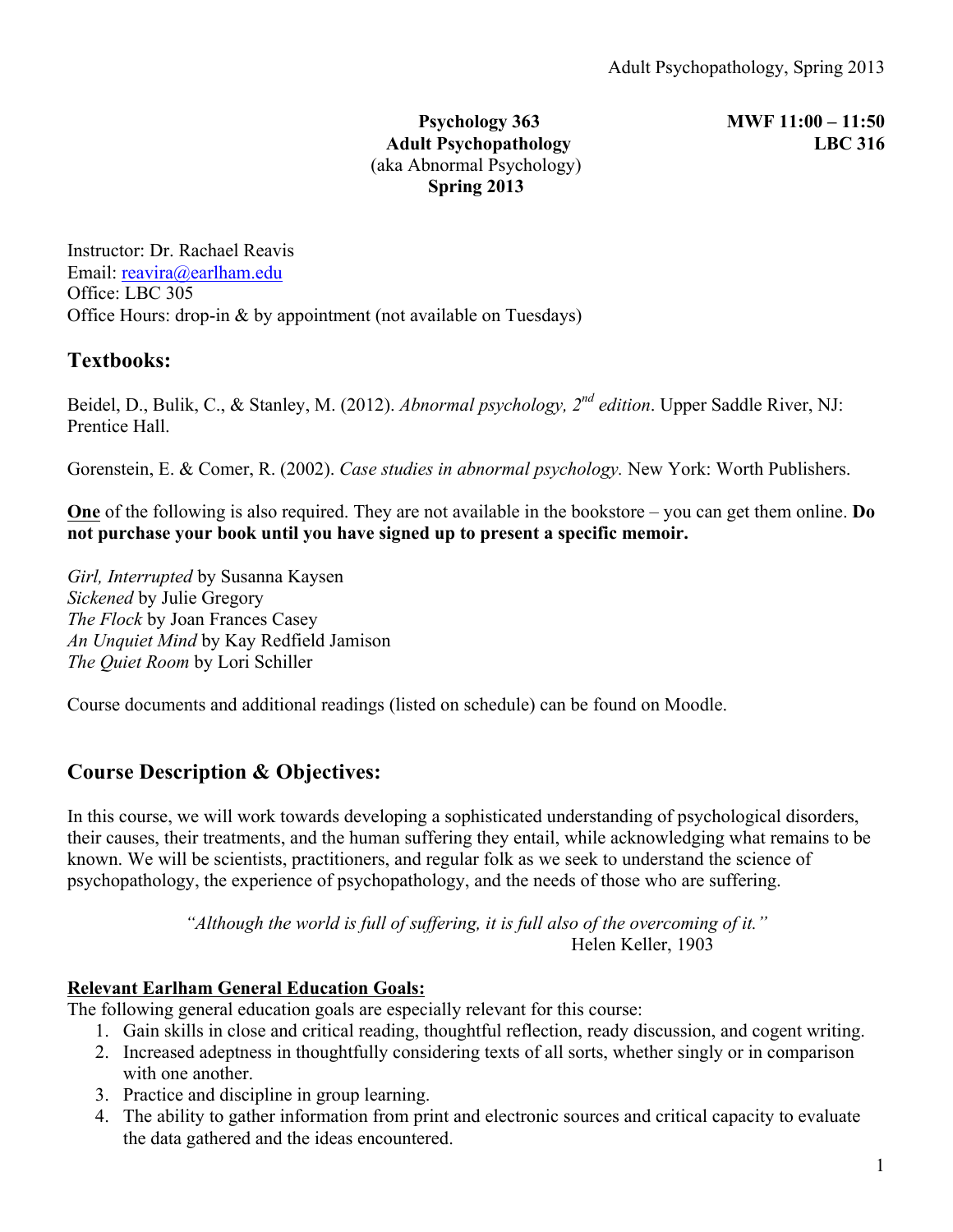## **Psychology Department Goals:**

The following psychology department goals (based on the APA guidelines) are especially relevant for this course:

- 1. Knowledge Base of Psychology (specifically in abnormal psychology)
- 2. Critical Thinking Skills
- 3. Application of Psychology
- 4. Values in Psychology
- 5. Communication Skills
- 6. Career Planning & Development

## **Specific Course Goals:**

By the end of the semester, you should be able to:

- 1. Critically evaluate assumptions underlying definitions of abnormality/disorder
- 2. Describe and evaluate current diagnostic criteria for the major groups of disorders
- 3. Identify and apply major theoretical approaches to understanding and treating disorders
- 4. Describe and evaluate empirical methodologies relevant to the study of psychopathology
- 5. Describe and evaluate current knowledge of therapeutic approaches/outcomes
- 6. Think critically about controversial topics including:
	- Is multiple personality disorder (DID) a real disorder?
	- Is alcoholism best thought of as a disease or a problem with self-control?
	- Are psychiatric medications (like Ritalin and Prozac) overprescribed?
	- Is electroconvulsive therapy (ECT) ethical?
	- How should we think about and treat individuals whose religious/moral beliefs are incompatible with their sexual orientation?
	- Is the forced treatment of the severely mentally ill justified?
	- Is psychological debriefing harmful for survivors of trauma?
	- Should Western understanding & treatment of mental illness be applied in other cultures?
	- Has deinstitutionalization of the chronically mentally ill worked?
	- Should MDMA (ecstasy) be used/researched for treating mental illness?
- 7. More fully empathize with individuals suffering from psychological dysfunction

# **Class Format**

My primary goal for this course in adult psychopathology is to introduce you to research, theory, and clinical evidence about the causes and outcomes of disordered thoughts and behavior in adulthood. Although we will discuss childhood occasionally, the main focus of the course will be late adolescence and adulthood.

I firmly believe that learning is fundamentally an *active, collaborative* process. The course will be run in a conference-lecture format. In practice, this means that I will lecture when I feel it is needed to provide the necessary background and foundation for our discussion and when it is useful in answering the questions you raise, but you will learn more if you ask questions, comment, and come to class prepared to engage in discussion. Group/class discussion is a matter of balance; please try to participate frequently and thoughtfully without crowding out others who may want to speak. Also, I anticipate that class discussions may sometimes touch on topics that are personally sensitive for some class members; we will all need to be sensitive to one another, and to be considerate of each others' privacy both in and out of class. You will also be making a few formal presentations throughout the semester so that you have an opportunity to share your thoughts about our research articles and your clinical placements, and get feedback on your conceptualization and presentation skills.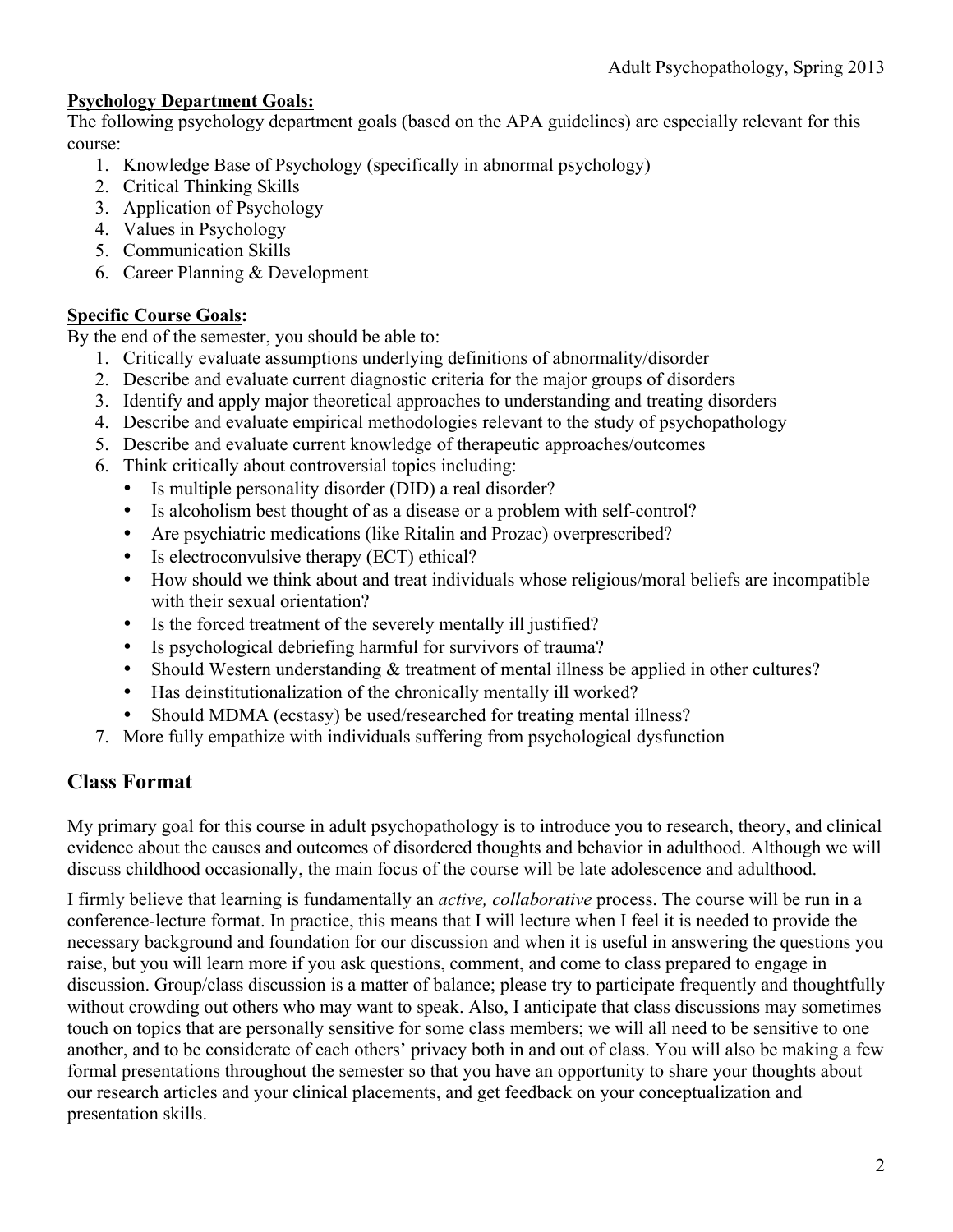You are expected to attend each meeting of all classes for which you are registered. Thus, absences in this class will affect your grade. If for some reason you need to miss a class, you are responsible for getting class notes and handouts from another student. In terms of etiquette, you are expected to arrive at class on time, refrain from disruptive or disrespectful behaviors, turn off cell phones, and stay for the entire class. My attention is wholly devoted to your learning during the times we are together, and I expect the same from you.

# **Evaluation:**

- **1) Research Article Presentation & Report.** Regardless of whether you are more interested in the research or clinical aspects of abnormal psychology, to be an informed scholar or clinician you need to be able to read and interpret empirical research. To help you develop your skills in this area, once during the semester, you will be asked (along with other group members) to locate a relevant *empirical* article for the unit. You will need to select this article two weeks prior to the discussion date. This will give me time to approve it and your classmates time to read it. You and your group will then *briefly* summarize the article during class and lead class discussion of the article. *You are expected to meet with your group to plan the discussion.* In addition, you will *each* write an analysis (4 page minimum, double-spaced) of the article including its purpose, methods and analyses used, results, and conclusions. *Most importantly* it should include your assessment of the paper, including its contributions and limitations, alternative interpretations, and how it fits into the theoretical frameworks we discuss in class. *You will submit your report to Moodle by class time on the day that you present.* Your report and discussion will account for 8% of your grade.
- **2) Memoir Presentation & Report.** One of the goals of the course is to better understand how mental illness affects people in their actual lives. One way will address this goal is to read and discuss memoirs of individuals who have lived with various psychological disorders. We will discuss five memoirs (listed above as well as in the schedule) over the course of the semester. *You only have to read one of them.* Several students will sign up for the same memoir. On the day the memoir is listed on the schedule, those students will give a synopsis of the book to the rest of the class (most of whom will not have read it, so a longer synopsis will be appropriate). The assigned students will then lead a class discussion of the memoir, connecting back to class material. In addition, you will *each* complete a 4-page (minimum) reaction paper about the memoir. *An assignment sheet will be distributed for each memoir to guide your reaction paper.* Your written report is due via Moodle at **11:59 pm two days after you present**. (If you present on Friday, it is due at 11:59 pm on Sunday. If you present on Monday, it is due at 11:59 pm on Wednesday). Your memoir reports and discussion will account for 8% of your grade.
- **3) Field Placement.** To enhance your understanding of abnormal psychology you will spend *three hours per week* as a volunteer in a local agency serving adults or teenagers. You may want to contact Bonner Center for Service and Vocation (BCSV) to register as a volunteer and to investigate volunteer opportunities in the community. I have attached a list of recommended sites that includes a brief sketch of the placement and a contact person. When you set up your placement, please let the contact person know that you are participating in a class and verify that the placement will include interaction or observation, rather than solely secretarial work. The goals and expectations for the placement are outlined to help facilitate this discussion. You are responsible for making contact and setting up your placement, but I will help in any way that I can. **You need to make first contact by 1/23, and should have your placement finalized by 2/1.** You are expected to make *12 visits of 3 hours each* to your placement over the course of the semester. If you have access to a car, you can arrange your visits at a time that is convenient to both yourself and the agency. *If you do not have access to a car, you will need to use the transportation service of BCSV. Contact them to determine their hours before contacting your placement.* You will be required to keep a log of your hours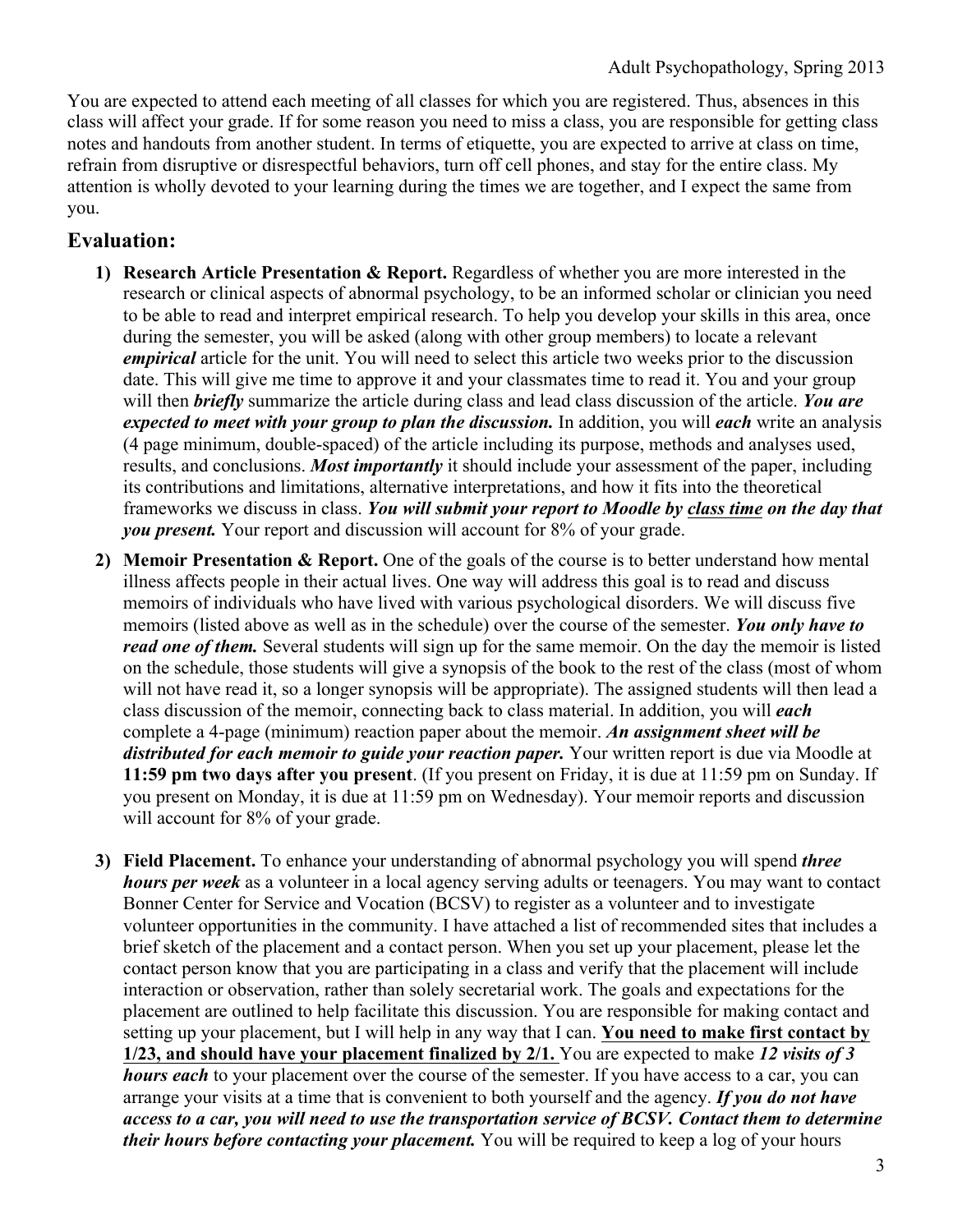(signed by someone at your placement) and a journal of your weekly experiences. Journal entries should reflect your reactions to the treatment setting and the patients/clients/individuals you encounter (while preserving confidentiality.) They may be brief (1.5-2 pages per week, typed), but should demonstrate your *efforts to integrate your field experience with what you have learned in class each week*. They should include *critical reflections* on your experiences. (For example: What are you learning in your visits & how does it compare to class? What do you wonder about? What do you think of the program in which you are placed? Are the individuals getting the kind of help they need?) Most weeks, you will have prompts that you should respond to in addition to observations you are making. You will also be required to do some look up relevant empirical and theoretical articles related to what you are seeing in your placement. These will help you write your final paper (see below, #8). You will be asked to *turn in your journals at three points during the semester.* Journals should be uploaded to Moodle by 11:59 pm on the due date. Your field placement and journal writing will account for 12% of your final grade in this course.

- **4) Assignments/Quizzes/Etc.** You will have at least one additional assigned reaction paper, due on 2/4. Smaller assignments are also listed on the syllabus and I may assign additional work not on the syllabus. I also reserve the right to give pop quizzes during the semester over your reading. These will be open-note, but not open-book. Pop quizzes will be one or two questions, which will come directly from the "Chapter Objectives" section of your textbook. Assignments and quizzes will account for 5% of your final grade in this course.
- **5) Exams.** To help you master the material we will be studying in this course, we will have 3 noncumulative exams. The exams will be a combination of multiple choice, short answer, and essay questions. The exams will account for 30% of your grade (10% for each exam).
- **6) Controversy paper.** There are many controversial topics in abnormal psychology. In fact, there are very few clear answers about much of psychopathology. For this paper, you will select a controversial topic (see course specific goal #6 for ideas, although you may choose something else with approval). You will explore this topic in depth and write a 5-7 page paper about it. In your paper, you will include (at a minimum) 1) a description of the opposing positions, 2) how those positions are justified, 3) errors/flaws/weaknesses and strengths of each argument, 4) your assessment of the controversy – including whether there is hope for a resolution with more research, whether the two sides are hopelessly polarized, whether there is value in adopting a middle ground position, etc. You will include at least **five references** (although very strong papers will likely have more). Two of these (one for each side of the controversy) must be from peer-reviewed psychology/psychiatry journals. The other references can be newspapers, reputable internet sources (talk to the librarian if you are unsure), or even interviews with someone in the mental health field. You will tell me your topic on 3/13 and your paper will be due on 4/8. You can turn in earlier drafts up to one week before the deadline for feedback. The paper will account for 12% of your final grade.
- **7) Class participation & Attendance.** Class discussion and participation will be critical to your enjoyment and mastery of the material, and will be expected from everyone. Your class participation will account for 5% of your final grade.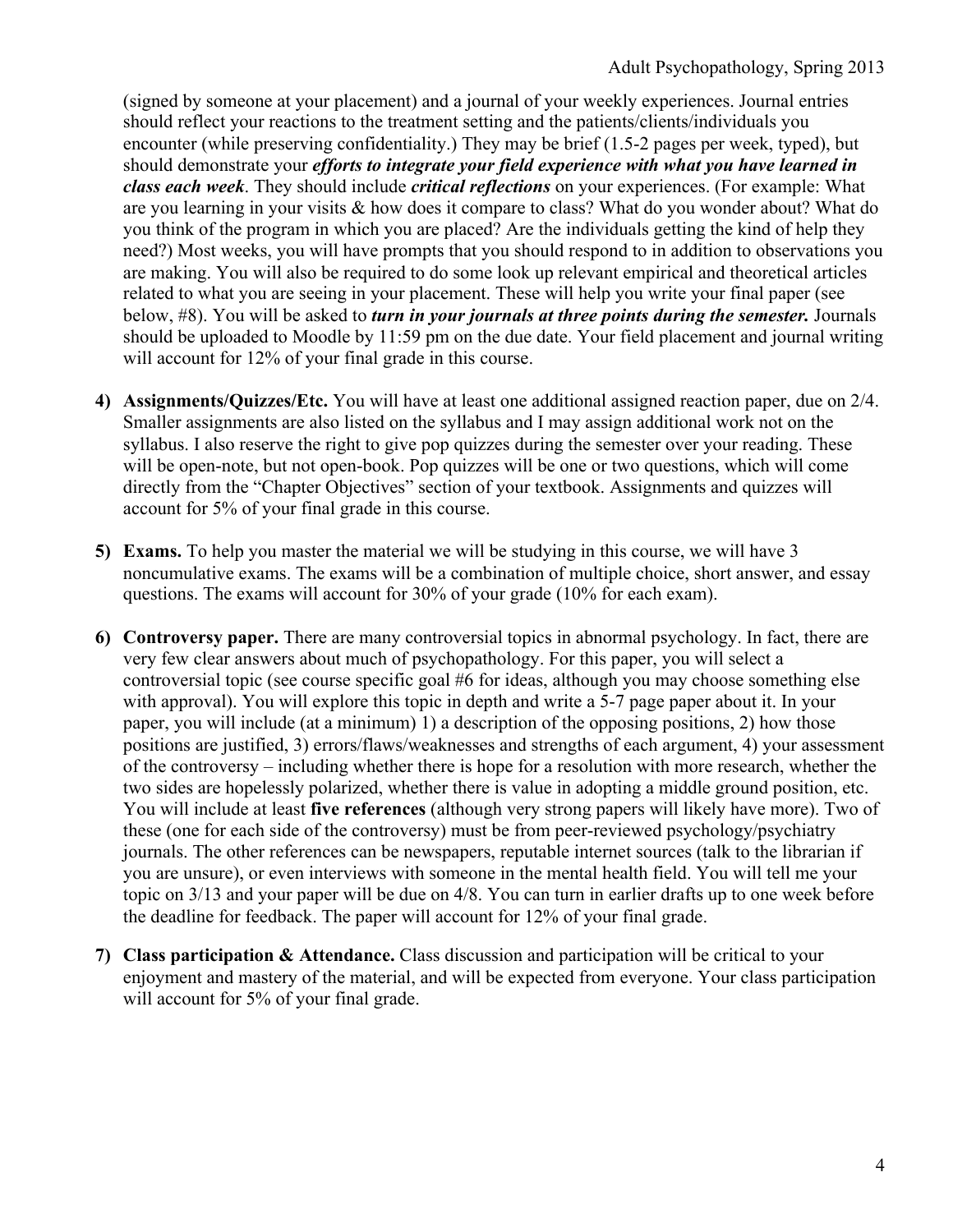- **8) Final Paper.** To integrate your fieldwork and your coursework, you will be asked to write a final paper that is based on both. Your 10-12 page paper will apply one or more theoretical frameworks discussed in class to some aspect of your fieldwork. You could present a case that illustrates concepts/models/pathways we discussed in class; you could critically evaluate the treatment program you observed; you could propose an ideal treatment/prevention program that would benefit the individuals you observed; or you could develop a social policy proposal addressing needs or problems you encountered in your fieldwork. The paper should include reference to class materials, your placement, and additional research on your chosen topic. You will need at least **seven** resources, at least **five** of which must be **peer-reviewed empirical or theoretical articles**. At least **two** of those must be empirical articles (original research) not covered in class. *Keep in mind that your final paper is serving as your final exam, and should clearly demonstrate that you have accomplished the goals set forth in the course.* This paper will include formal writing and argument (unlike your journal responses, which are somewhat informal). You will tell me your general topic on 4/12, and will turn in an outline for feedback on 4/27. Your paper is due on 5/7. You can turn in drafts up to one week before the final deadline for feedback. On  $5/1$  &  $5/3$ , students will make short 5-10 minute presentations to the class about their final papers. The grade you receive for your presentation will be part of your assignment grade. Your final paper will account for 20% of your grade.
- **9) Extra Credit.** You may earn *1 point on your lowest test score for each research participation credit earned*, up to 10 extra credit points. You will be enrolled in a course on Moodle (called PSYC-999) in the first weeks of class. You can sign up there and keep track of your credits. Failing to show up or switching/canceling your appointment with less than 24-hours notice will result in a demerit. It is your responsibility to check that you are receiving credits you earned. If you determine that you are missing credits, you should contact the experimenter.

## **Late/Makeup Policy.**

*Reports/Journals/Papers:* If you do not turn in your reports, journals, or papers on time, you will lose a letter grade for the first 24 hours that it is late, and another letter grade for each part of 12 hours thereafter. Thus, the best grade that can be received on a paper turned in 2 hours late is a B, a C for a paper turned in 25 hours late, and a D for a paper turned in 37 hours late. You will have ample time to complete your written assignments. If you choose to wait until the last minute you run the risk that your computer dies, you catch the flu, or you have a death in your extended family. *These will not be excuses for late assignments and you will be penalized, so do not procrastinate.* Most assignments will be uploaded on Moodle, and the times and dates are listed on the syllabus. (Some are due by class time, others due by 11:59 pm.) *Failure to attach files or attaching corrupted files is not an excuse for late work.* I strongly recommend that you log out of Moodle, log back in, download, and open the file you attached to ensure that it opens properly. You are responsible for backing up your work.

*Quizzes/In-Class Assignments:* These cannot be made up for any reason.

*Exams:* Only in extreme circumstances will a make-up be allowed, such as the death of a family member that requires an absence from campus or a *serious* illness. Serious illness means fever and active vomiting. You will need to go to the health center *before* the exam. If they feel you are too ill to be in class, you can ask them to send me an email. If you wait to go until after the exam and ask for a retroactive "doctor's note," they will not give it to you. *If you do not get an illness confirmed*  by *Health Services, you will not be able to make up the exam.* Be aware that the make-up test will be different and may be more difficult than the original. Exams may also be made up for Earlham activities, such as a sports game. *Athletes must take their exams before the exam date.*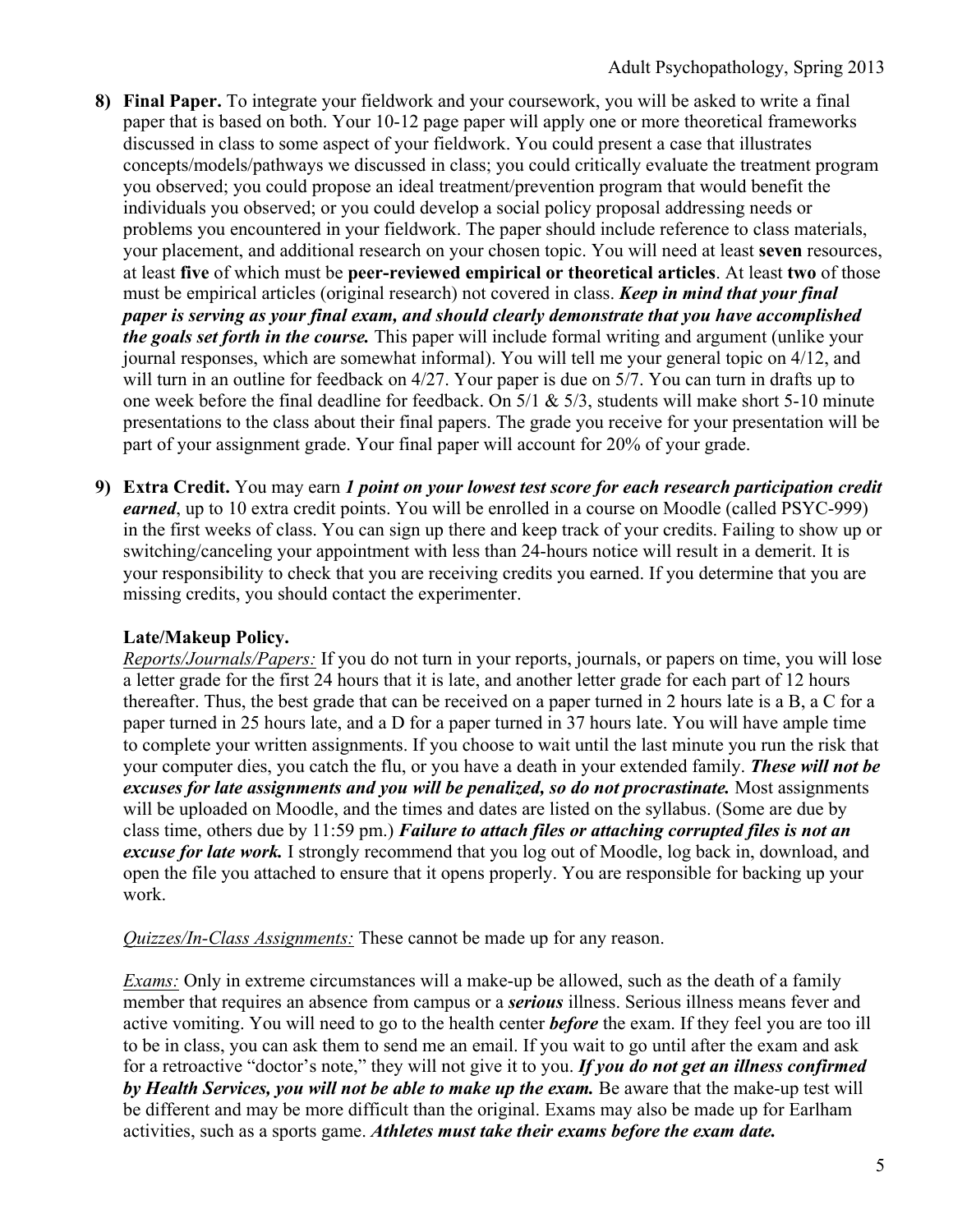# **Grading:**

Your final grade will be calculated according to the following formula.

- 8% Research report & presentation
- 8% Memoir report & presentation
- 12% Field placement & journals
- 5% Quizzes & assignments
- 12% Controversy paper
- 30% Exams (10% x3)
- 5% Participation
- 20% Final paper

A: 93%+; A-: 90%-92.9%; B+: 87%-89.9%; B: 83%-86.9%; B-: 80%-82.9%; C+: 77%-79.9%; C: 73%-76.9%; C-: 70%-72.9%; D: 65%-69.9%; F: < 65% *Please note that I do not round grades.*

**Office hour:** I do not have set office hours, but will be in my office most times I am not in class. You are welcome to drop in or set up an appointment. If we cannot find a time that works soon enough, we can communicate over email, use the IM function in Zimbra, or talk via Skype. I am not available on Tuesdays.

## **Email Etiquette:**

You are encouraged to contact me via e-mail with any questions that you may have, but I ask that you comply to the following 'house rules': **Check the syllabus and Moodle** *first* to see if your question can be answered. If you ask a question that has already been answered, you will receive a reply telling you to find the answer yourself.

Please use appropriate etiquette when you e-mail and I will do the same in return. We have a professional relationship, and our emails should reflect that. That means proper capitalization, punctuation, and spelling. We are not tweeting or chatting. For the first email in an exchange, you should use a greeting, clearly state who are you are and what you need, and end with an appropriate signature. If we get into a back and forth, you don't need greetings each time. If you fail to adhere to these guidelines, you will receive a reply that instructs you to consult these guidelines and to re-send your e-mail.

Proper e-mail etiquette is *extremely* important in that (a) it enables me to be more efficient in helping you because I won't lose time trying to figure out what you are asking; (b) it is a vital skill to have in the 'real world'. Professional relationships necessitate professional e-mail correspondence. Thanks in advance for your cooperation!

## **Academic Honesty:**

All students are expected to conduct themselves with honesty and integrity in this course. The honor code is both a privilege and a responsibility, and you are expected to take it seriously. Suspected infractions, such as plagiarism or fabrication of reports will be treated seriously and will be reported. *Professional misconduct in a placement setting will result in an F for the course.* Furthermore, if you are aware of a violation of academic integrity, it is your responsibility to take action.

## **Students with Disabilities:**

Please speak with me as soon as possible and let me know what accommodations Academic Support Services has suggested for you. Accommodation arrangements must be made in the first 2 weeks of the semester. Please see http://www.earlham.edu/policies/learning-disabilities.html for details.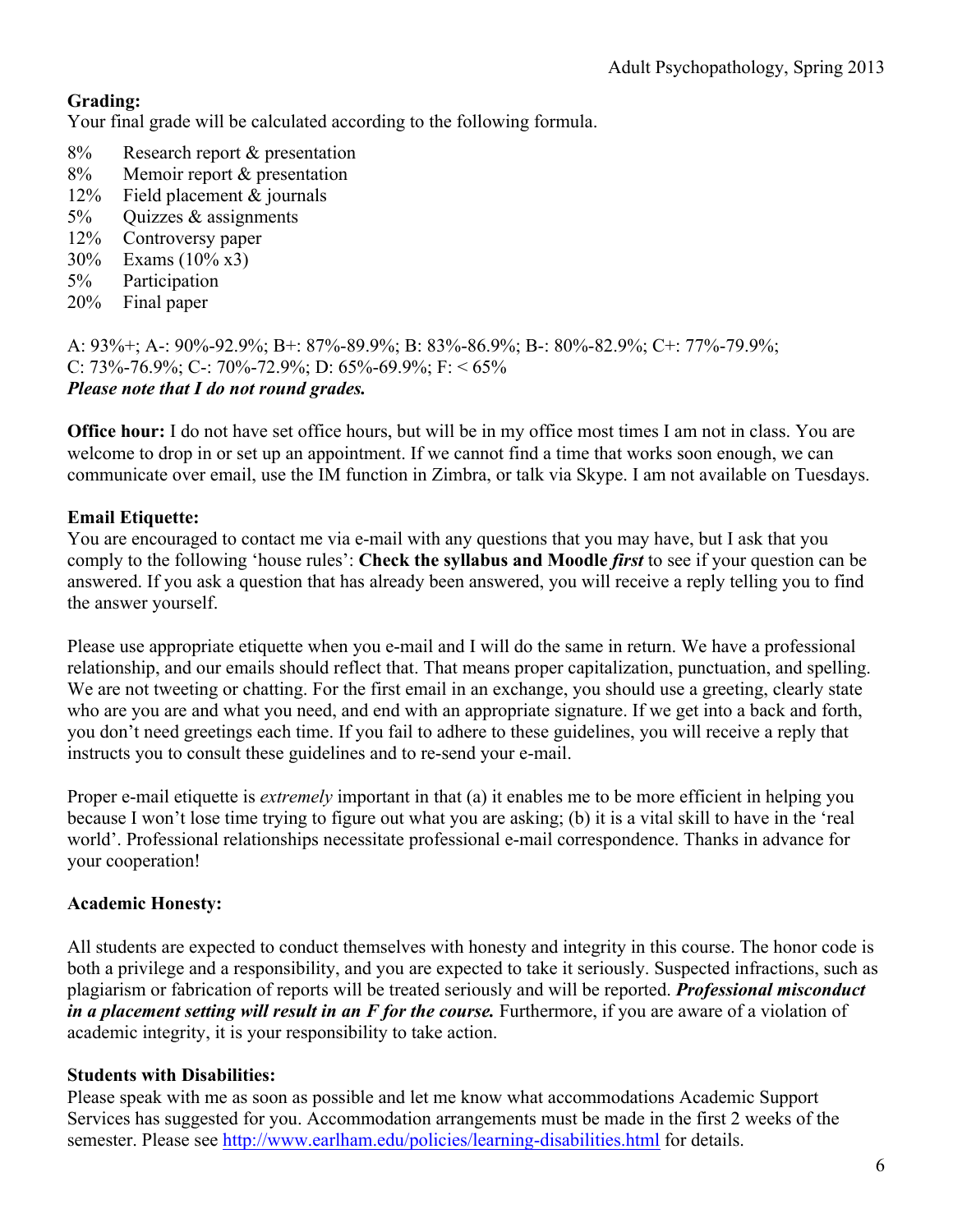## **Schedule of Topics & Assignments** Please note that this schedule is tentative and may change as circumstances require.

*\*Readings are due the day they are listed.*

| 1/16                     | Topic: Syllabus, Service Placement                                                                                                                                                                                                                             |
|--------------------------|----------------------------------------------------------------------------------------------------------------------------------------------------------------------------------------------------------------------------------------------------------------|
| $1/18$ , $1/21$ , $1/23$ | Topic: Historical & Modern Perspectives<br>Reading: Chapter 1, Chapter 15 (p. 545-550), Berman<br>Case Study<br><b>Make first contact for placement before class on 1/23</b><br><b>Berman assignment (3 theories) due via Moodle on</b><br>$1/24$ by 11:59 pm. |
| 1/25                     | Topic: Research Methods in Abnormal Psychology<br><b>Reading:</b> Chapter 2, Chapter 15 (p. 565-572)                                                                                                                                                           |
| 1/28                     | <b>Topic:</b> Research Methods in Abnormal Psychology                                                                                                                                                                                                          |
| 1/30, 2/1                | Topic: Assessment & Diagnosis<br><b>Reading:</b> Chapter 3, Chapter 15 (p. 550-564)<br><b>Placement should be finalized &amp; visits should begin no</b><br>later than next week.<br>Berman assignment (assessment) due 1/31 on Moodle<br>by 11:59 pm.         |
| 2/4                      | Topic: Assessment & Diagnosis<br><b>Reading: Tyson Case</b><br><b>Tyson reaction paper due on Moodle by class time.</b>                                                                                                                                        |
| 2/6                      | <b>Topic:</b> Anxiety Disorders<br>Reading: Chapter 4, Case 2                                                                                                                                                                                                  |
| 2/8                      | <b>Topic:</b> Anxiety Disorders<br><b>Reading: Case 3</b>                                                                                                                                                                                                      |
| 2/11                     | <b>Topic:</b> Anxiety Disorders<br>Reading: Case 1                                                                                                                                                                                                             |
| 2/13                     | Topic: Factitious/Dissociative Disorders<br><b>Reading: Chapter 5</b>                                                                                                                                                                                          |
| 2/15                     | Topic: Factitious Disorder<br><b>Reading: Case 6</b><br><b>Optional Reading:</b> Sickened<br><b>First Journal due via Moodle by 11:59 pm</b>                                                                                                                   |
| 2/18                     | Topic: Dissociative Disorders<br><b>Optional Reading:</b> The Flock                                                                                                                                                                                            |
| 2/20                     | Placement Discussion & Library Day,<br><b>Attendance counts double</b>                                                                                                                                                                                         |
| 2/22                     | <b>No Class, Early Semester Break</b>                                                                                                                                                                                                                          |
| 2/25                     | <b>Topic:</b> Mood Disorders<br>Reading: Chapter 6, Case 4                                                                                                                                                                                                     |
| 2/27                     | <b>Topic: Mood Disorders</b><br><b>Reading: Case 5</b><br><b>Optional Reading:</b> An Unquiet Mind                                                                                                                                                             |
| 3/1                      | <b>Topic:</b> Mood Disorders<br>Reading: Suicide interview (available on Moodle)                                                                                                                                                                               |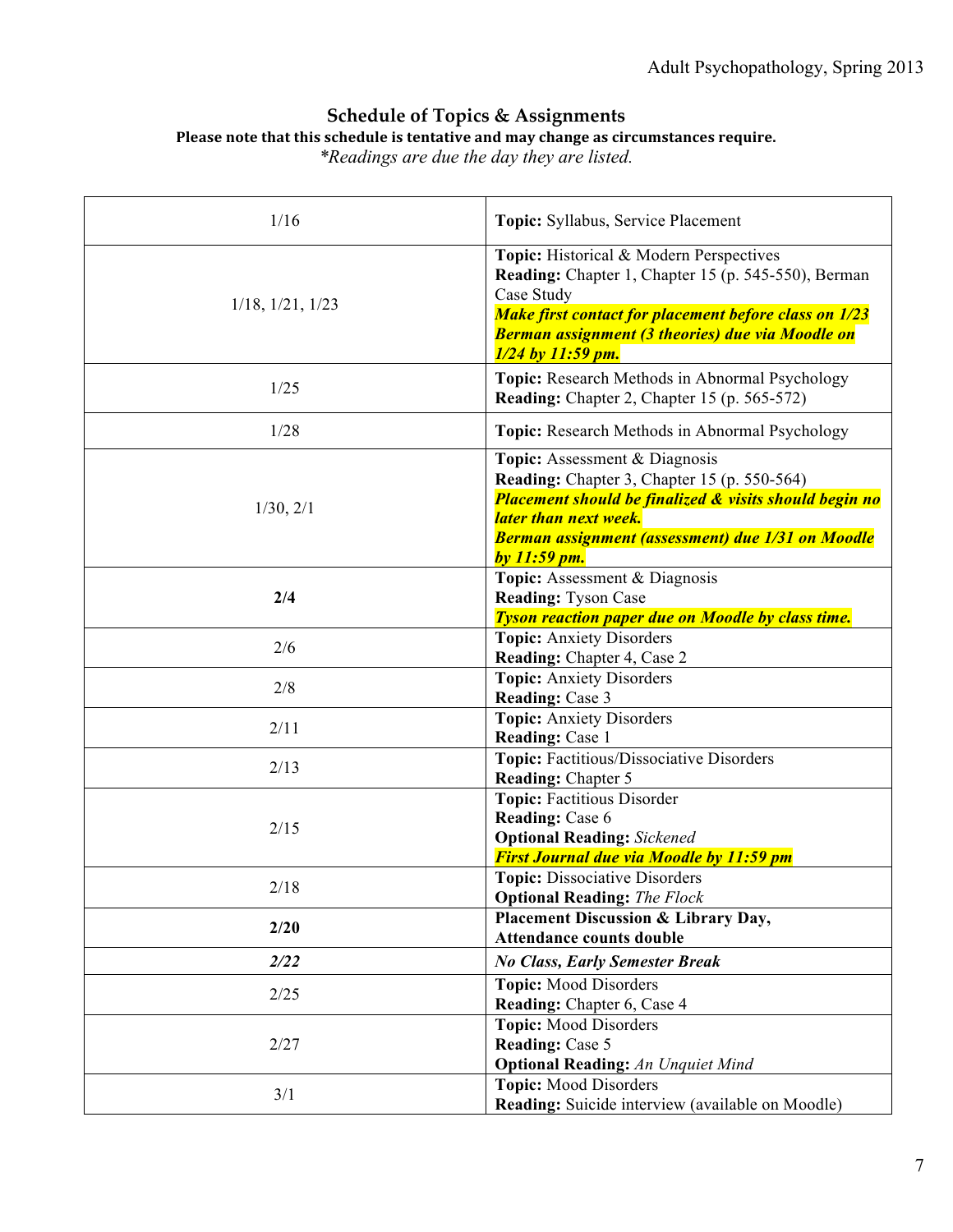| 3/4                      | Topic: Mood/Factitious/DID/Anxiety<br>Reading: Student-selected article - See Moodle                                                                                                                    |
|--------------------------|---------------------------------------------------------------------------------------------------------------------------------------------------------------------------------------------------------|
| 3/6                      | Test 1: Chapters 4, 5, & 6                                                                                                                                                                              |
| 3/8                      | Topic: Gender & Sexual Disorders<br>Reading: Chapter 8, pg. 258-270                                                                                                                                     |
| 3/11, 3/13               | Topic: Gender & Sexual Disorders<br><b>Reading:</b> Chapter 8, pg. 270-291; Case 11<br><b>GID</b> assignment due on Moodle by class time on 3/13<br><b>Controversy paper topic due in class on 3/13</b> |
| 3/15                     | <b>Placement Discussion Day,</b><br><b>Attendance counts double</b><br><b>Second Journal due on Moodle by 11:59 pm</b>                                                                                  |
| $3/18$ , $3/20$ , $3/22$ | <b>No Class, Spring Break</b>                                                                                                                                                                           |
| 3/25                     | Topic: Substance Abuse Disorder<br><b>Reading: Chapter 9</b>                                                                                                                                            |
| 3/27                     | Topic: Substance Abuse Disorder<br>Reading: Case 10                                                                                                                                                     |
| 3/29                     | Topic: Substance Abuse Disorder<br>Talk about final paper                                                                                                                                               |
| 4/1                      | Topic: Substance Abuse/GID<br>Reading: Student-selected article - See Moodle                                                                                                                            |
| 4/3                      | Test 2: Chapters 8, & 9                                                                                                                                                                                 |
| 4/5                      | Topic: Schizophrenia<br><b>Reading:</b> Chapter 10                                                                                                                                                      |
| 4/8                      | Topic: Schizophrenia<br>Reading: Case 12<br><b>Controversy paper due on Moodle by 11:59 pm.</b>                                                                                                         |
| 4/10                     | Topic: Schizophrenia<br><b>Optional Reading:</b> The Quiet Room                                                                                                                                         |
| 4/12                     | Placement/Final Paper Topic Discussion Day,<br><b>Attendance counts double</b><br><b>Final paper topic due in class.</b>                                                                                |
| 4/15                     | <b>Topic: Personality Disorders</b><br>Reading: Chapter 11                                                                                                                                              |
| 4/17                     | <b>Topic: Personality Disorders</b><br>Reading: Case 14<br><b>Personality Disorders homework assignment due on</b><br><b>Moodle by class time.</b>                                                      |
| 4/19                     | <b>Topic: Personality Disorders</b><br>Reading: Case 13<br><b>Optional Reading:</b> Girl, Interrupted                                                                                                   |
| 4/22                     | Topic: Personality/Schizophrenia<br>Reading: Student-selected article - see Moodle                                                                                                                      |